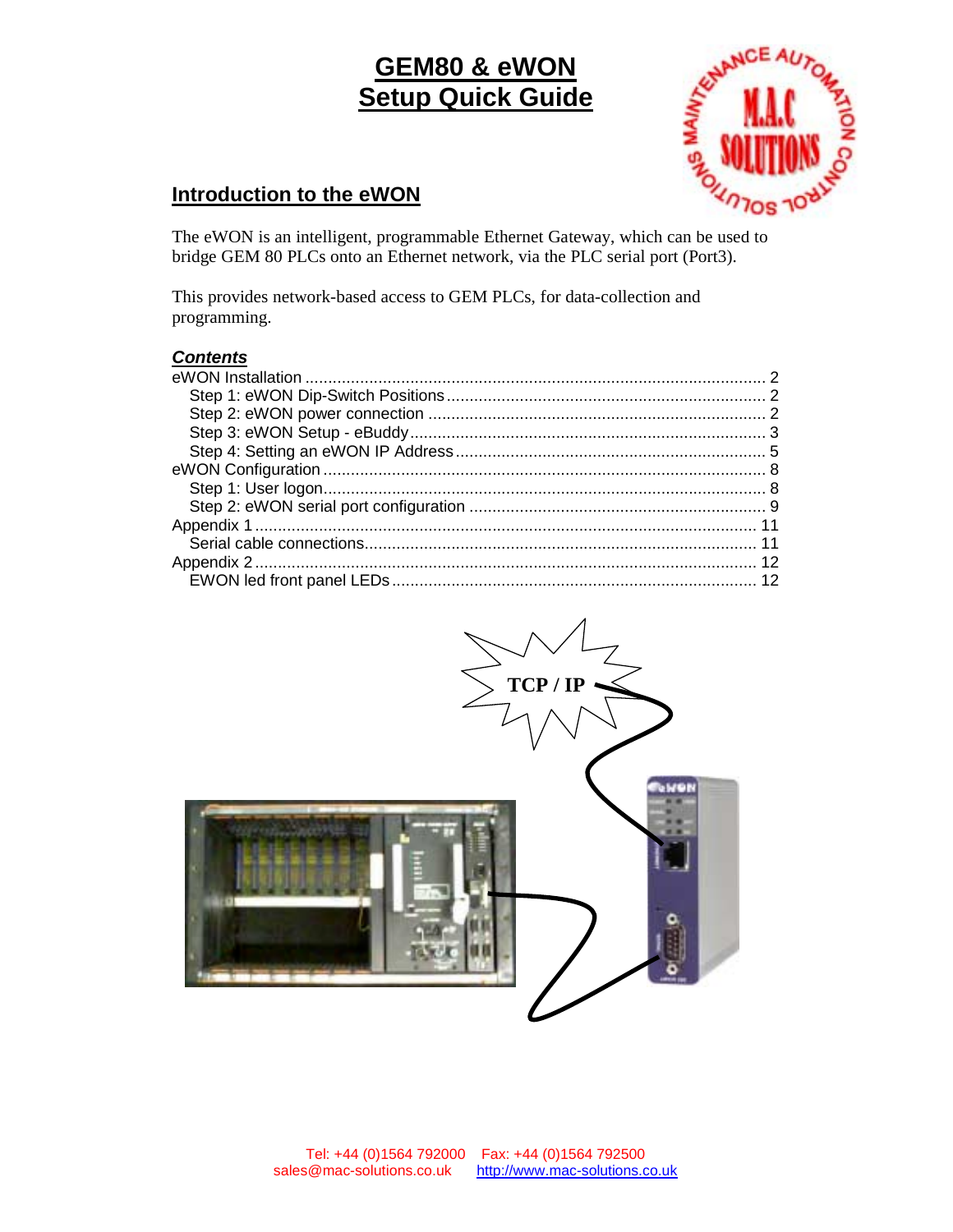### **eWON Installation**

### Step 1: eWON Dip-Switch Positions

The configuration of the physical serial mode of the eWON is done by a set of 4 dip switches located on the left side of the unit.

The settings for the GEM are shown in the table below:



### Step 2: eWON power connection

The eWON has to be supplied by an external voltage, source ranging from 12 to 24 VDC. The power supplied must be a Class 2 or Level 3, SELV-compliant (security voltage) and limited in current to a max of 300mA. The data given below is intended to allow correct selection of the external power supply.

| <b>Specification</b>            | Value                                        |
|---------------------------------|----------------------------------------------|
| <b>Secondary PS voltage</b>     | from 12 to 24 VDC $+/-20\%$ (SELV-compliant) |
| <b>Max secondary PS current</b> | 300 mA max.                                  |
| eWON current protection         | 300 mA by auto fuse                          |
| eWON voltage protection         | 30V by varistor                              |
| eWON EMI filter                 | Common mode filter (*)                       |
| Power absorbed (typ)            | 3 Watts                                      |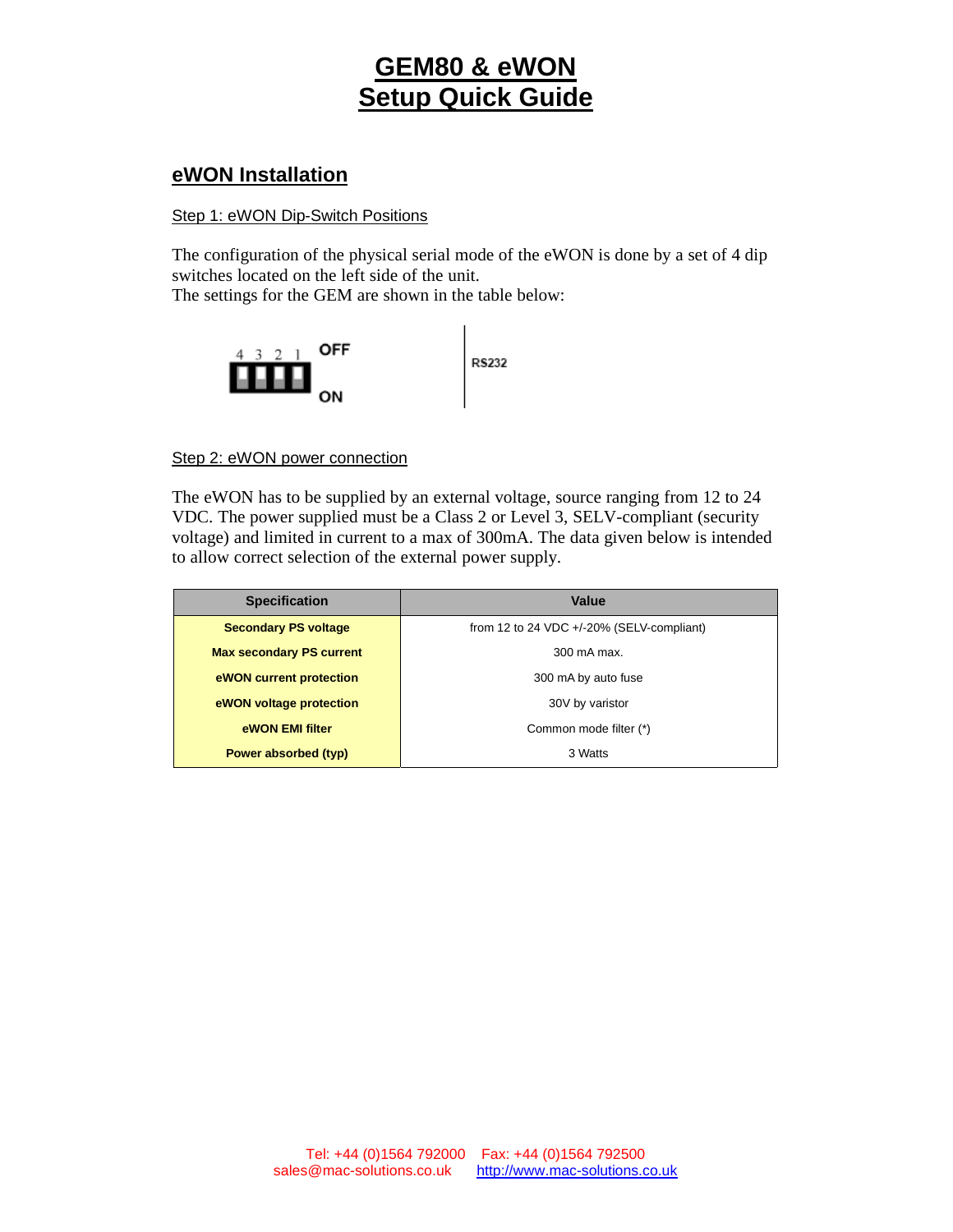### Step 3: eWON Setup - eBuddy

eBuddy is an ACT'L software that can be used (among other purposes) to setup the IP address from the eWONs that are connected on your network.

After you have downloaded eBuddy from the eWON web site (*http://www.ewon.biz*), you will just have to launch *eBuddySetup.exe* and follow the onscreen instructions from the setup wizard:



Click on *Next* to reach the following page. Choose the destination installation folder then click on *Next*:

| <b>E</b> eBuddy                                                                                                                |
|--------------------------------------------------------------------------------------------------------------------------------|
| <b>Destination Location</b>                                                                                                    |
| Setup will install eBuddy in the following folder.                                                                             |
| I'm rutal ruto a different tobbe, click Browns, and select another tobbe.                                                      |
| Destination Folder                                                                                                             |
| Вложие<br>C:VProgram FilesVeBuddy                                                                                              |
| Install this application for:<br>F Anyone who uses this computer (You nust have administration rights)<br>C Drily for me (edi) |
| Next ><br>Cancel<br>< Back                                                                                                     |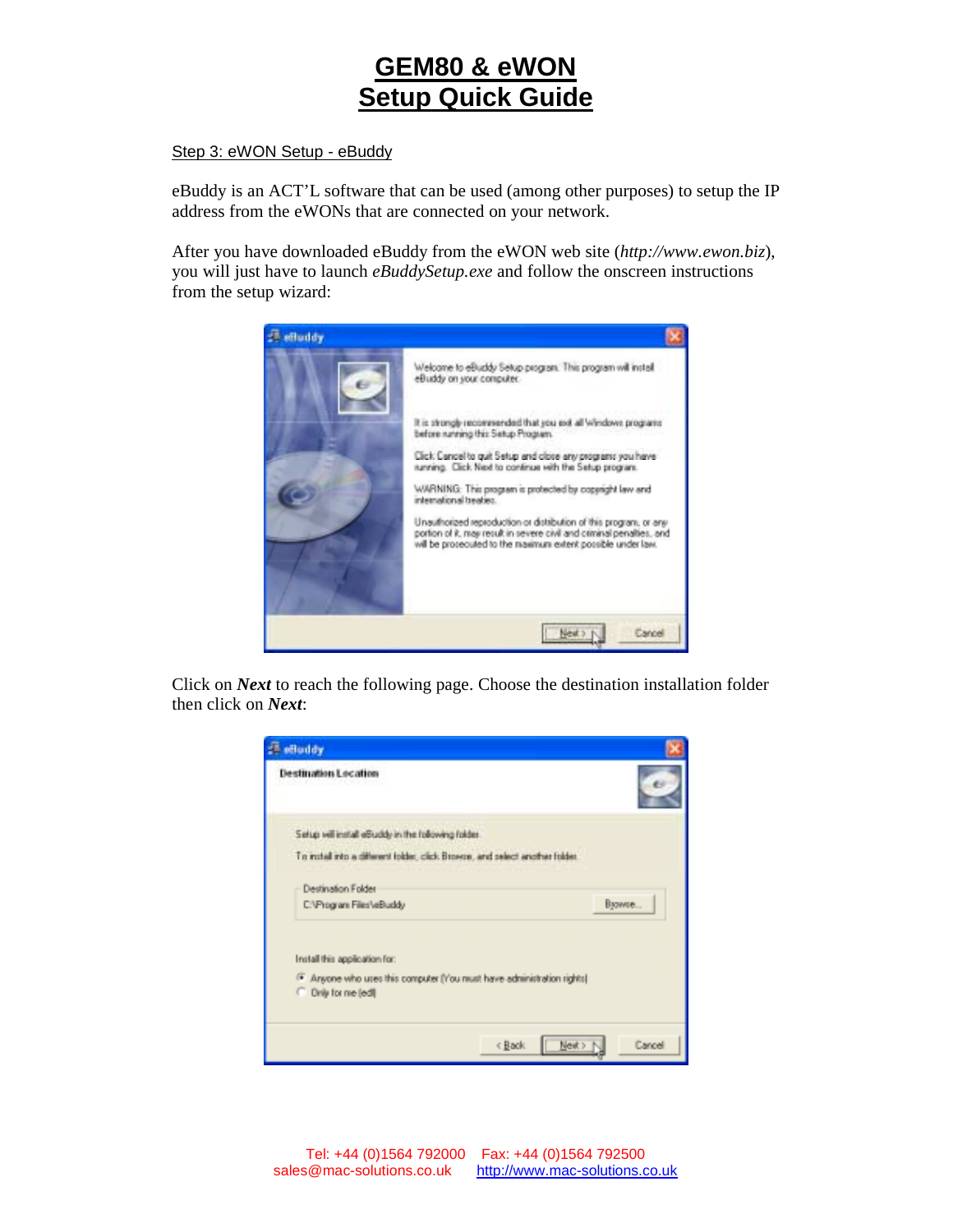Click *Next* in the confirmation page. The software is then installed in the chosen destination folder.

Click on the *Finish* button to exit from the installation and launch eBuddy.

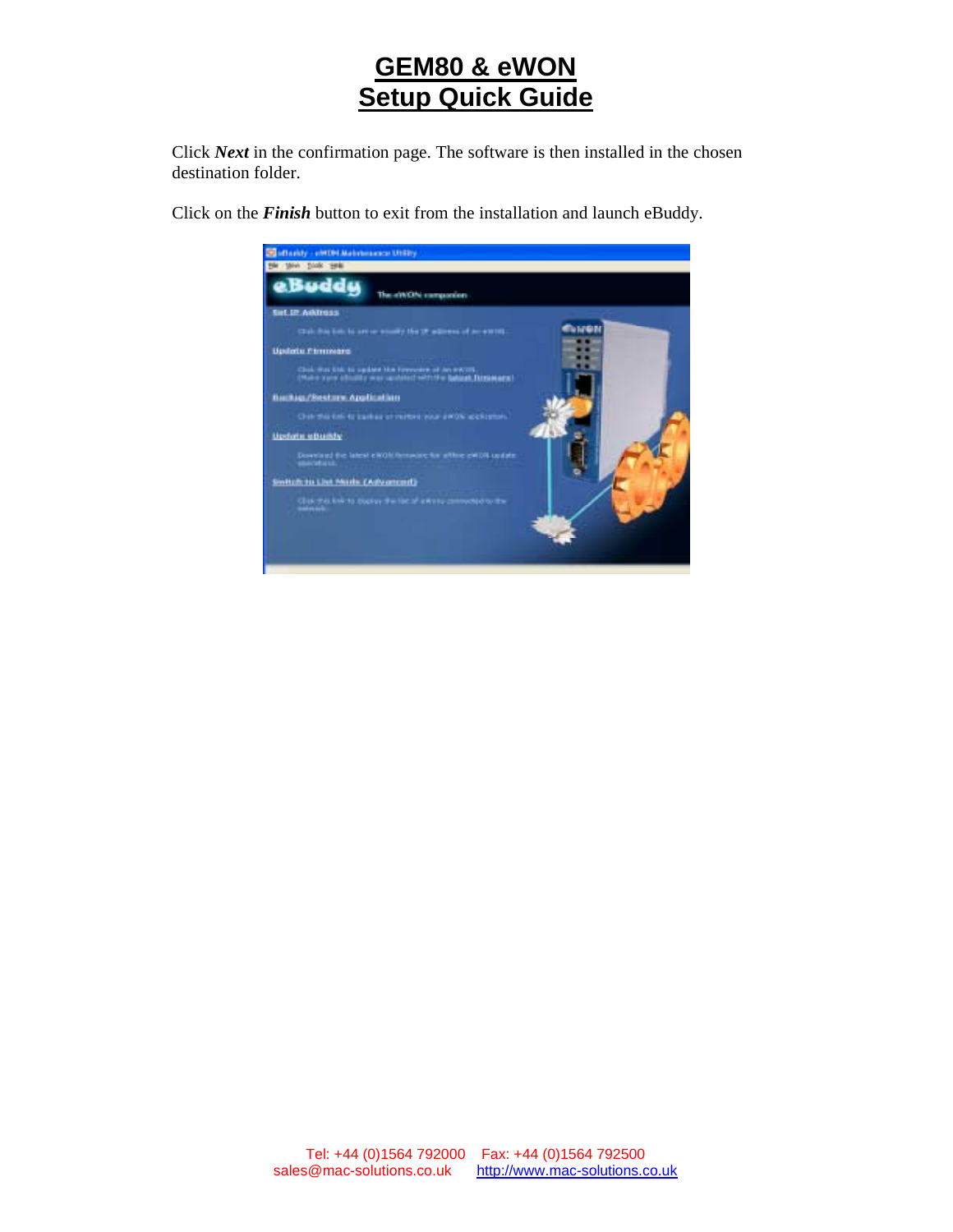Step 4: Setting an eWON IP Address

By clicking on the *Set IP address link*, you can set or modify the IP address of any eWON that is connected on your network.

The default IP address is *10.0.0.53*  Default Username: *adm* Default Password: *adm*

| <b>IP Address Wizard</b>                      |                                                                             |                  |
|-----------------------------------------------|-----------------------------------------------------------------------------|------------------|
|                                               | Welcome to the IP Address Wizard<br>Which eWON would you like to configure? | eWON             |
| Serial Number:                                |                                                                             | Browse           |
| Administrator Login<br>Username:<br>Password: | Adm<br>                                                                     |                  |
|                                               | <back< td=""><td>Next &gt;<br/>Cancel</td></back<>                          | Next ><br>Cancel |

Enter the eWON serial number in the *Serial Number* field if you know it, or click on the *Browse* button.

In this example, the dialog box below then displays:

| 10.0.100.51<br>0345-0001-86<br>enerona<br>ew0N<br>4900-0003-00<br>10.0.120.11<br>ewon<br>10.0.120.71<br>0505-0004-88 | Cancel  |
|----------------------------------------------------------------------------------------------------------------------|---------|
|                                                                                                                      |         |
|                                                                                                                      |         |
|                                                                                                                      |         |
| ewon<br>0508-0007-86<br>10.0.120.13                                                                                  |         |
| ciwCris<br>0515-0011-87<br>10.0.100.24                                                                               | Refresh |
| 0517-0002-09<br>10.0.10.92<br><b>MAYON</b>                                                                           |         |
| 10.0.10.24<br>ewon<br>0533-0002-89                                                                                   |         |

Select the eWON of which IP address you want to modify and click *OK*. You then come back to the previous wizard page, in which you must then enter the *Username* / *Password* fields (default: *adm* / *adm*) that are required to connect to the eWON: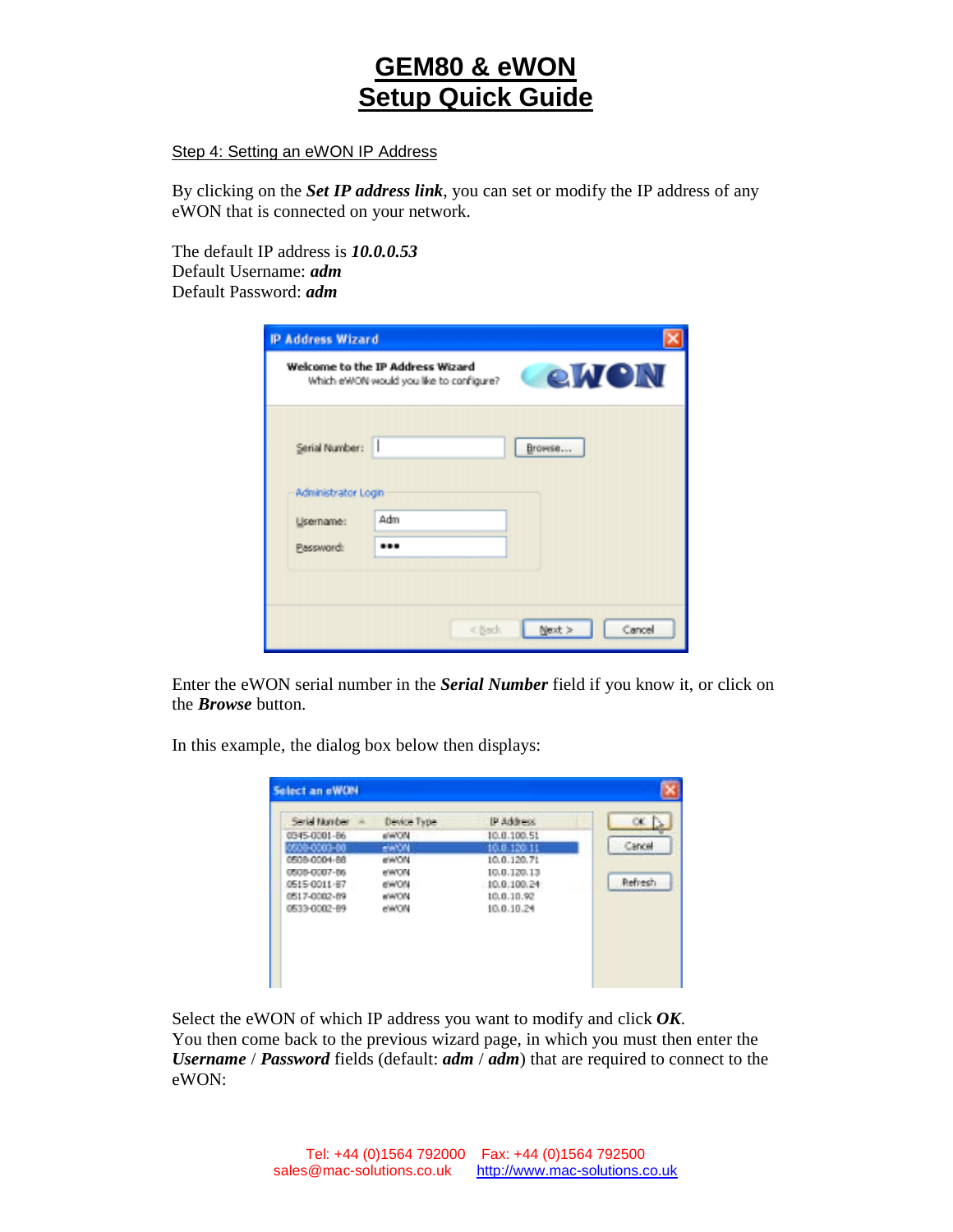| <b>IP Address Wizard</b> |                                                                             |              |
|--------------------------|-----------------------------------------------------------------------------|--------------|
|                          | Welcome to the IP Address Wizard<br>Which eWON would you like to configure? | <b>eiven</b> |
|                          | Seriel Number: (508-0003-88)                                                | Browse       |
| Administrator Login      |                                                                             |              |
| Username:                | Adm                                                                         |              |
| Password:                |                                                                             |              |

Then click on *Next* and set the *IP Address* and *Subnet Mask*:

| <b>IP Address</b>           | CeWON<br>Here you can specify the new IP settings |  |
|-----------------------------|---------------------------------------------------|--|
| Serial Number: 0508-0003-88 |                                                   |  |
| IP Address:                 | $\overline{10}$ . 0 . 120 . 11                    |  |
| Subnet Mask:                | 255 . 255 . 0 . 0                                 |  |
| Gateway:                    | 0.0.0.0.0                                         |  |
|                             |                                                   |  |
|                             |                                                   |  |

Then click on *Next* again to launch the update and wait for the eWON to reboot: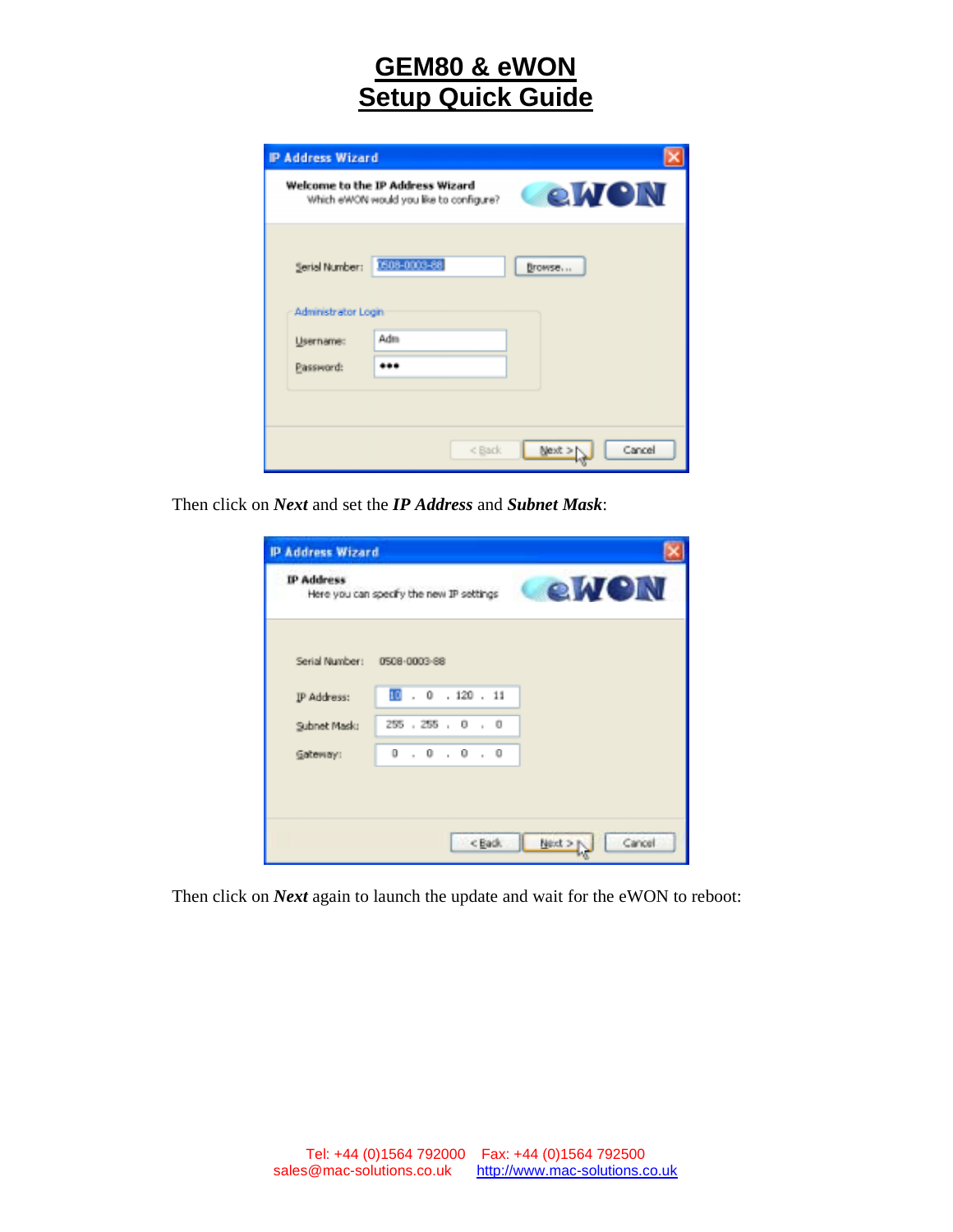

When done, click on *Finish* to exit from the IP Address Wizard.

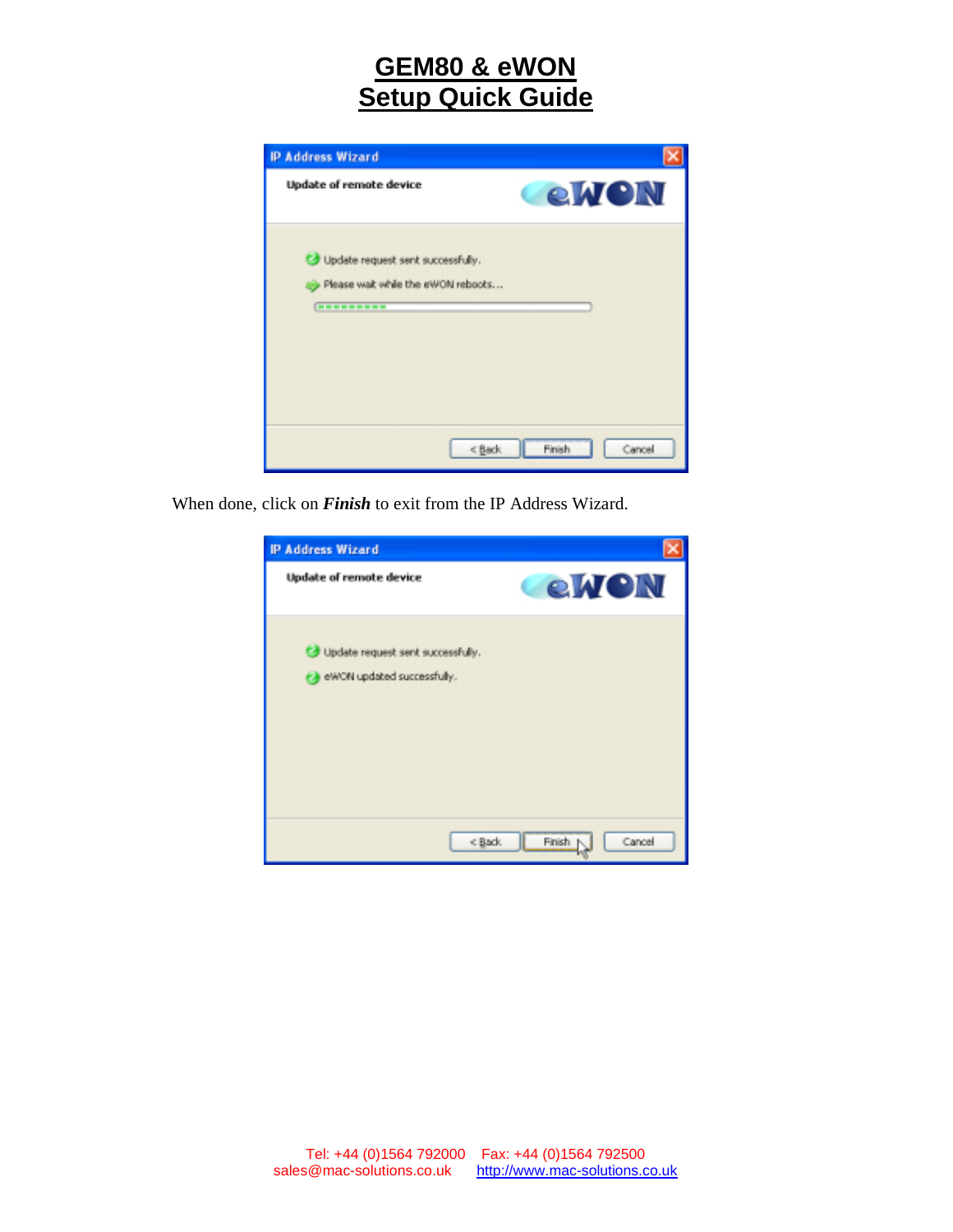### **eWON Configuration**

### Step 1: User logon

The eWON is configured via your Internet browser, enter the IP address of your eWON into your browsers address bar and press *enter.*



### **eWON login page**

The default factory defined parameters to login on the eWON are:

| <b>IP address</b> | 10.0.0.53 |
|-------------------|-----------|
| Login             | adm       |
| <b>Password</b>   | adm       |

**eWON default login parameters** 

**IMPORTANT! Password IS case sensitive but user name is not.**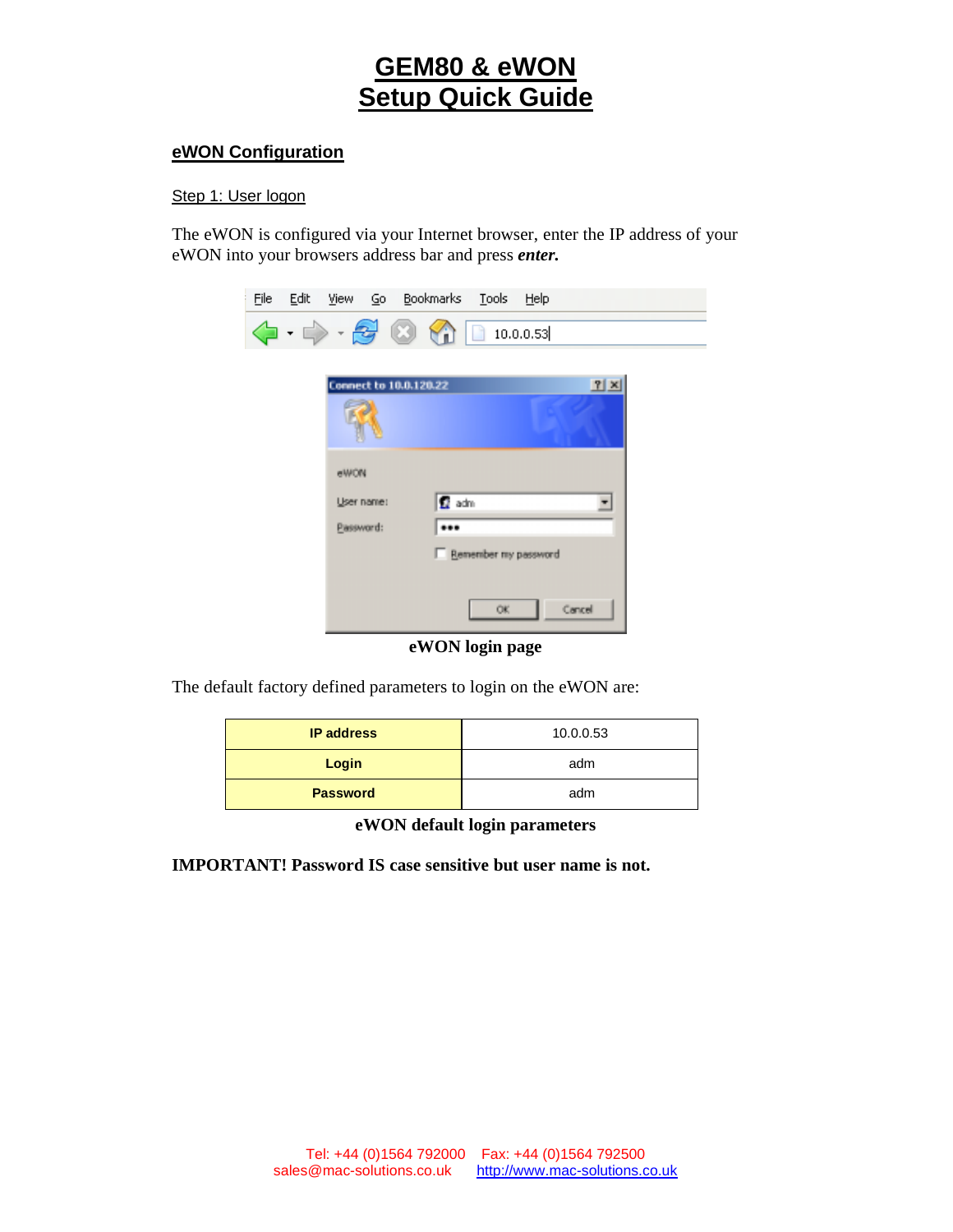Step 2: eWON serial port configuration

Once logged onto the eWON, select the *Configuration* option from the menu bar

 $\mathcal{L}^{\text{max}}$ 

| Steve (80)                    | Mars Summer     | Diephorts:         | Configuration:    |
|-------------------------------|-----------------|--------------------|-------------------|
|                               | Aires Holum     | <b>His friends</b> | Log art dir       |
| Then the System Setup option. |                 |                    |                   |
|                               |                 |                    |                   |
| Tay Setup                     | Technic Service | Il termi Carta     | <b>Hart Herts</b> |

Then the *General* option from the lower menu bar.



Navigate to the *Net services* item in the menu, and select *VCOM*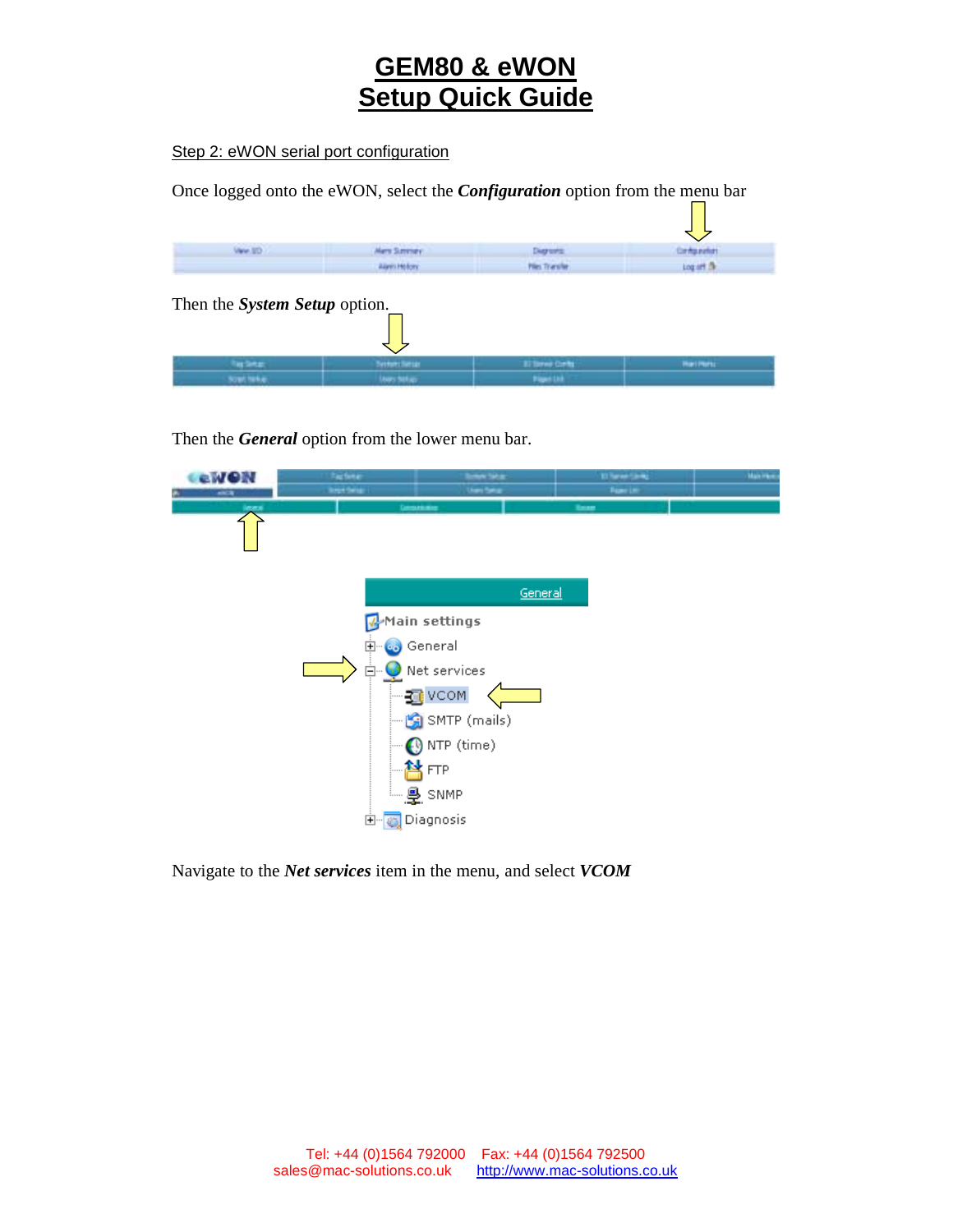| COM Part: DO Part (COM) 13 W                                                      | Edit                         |                                                                  |
|-----------------------------------------------------------------------------------|------------------------------|------------------------------------------------------------------|
| CDM1 Virtual port configuration                                                   |                              |                                                                  |
| General                                                                           |                              |                                                                  |
| Port Type:                                                                        | $\mathbf{v}$<br>Raw TCP      | Disable if not used to avoid port conflict.                      |
| TOP Port:                                                                         | 100L                         | Default to 23 (telnet).                                          |
| Poll signal interval                                                              | 100                          | Check Modern Ine interval. Default to 100 MSec.                  |
| Debug                                                                             | □                            | Warning: will slow down system.                                  |
| Access Management                                                                 |                              |                                                                  |
| Always accept new client                                                          | ø                            | If a new dent connects, the previous client connection is dosed. |
| <b>Inadbiby Timeout</b>                                                           | o<br>MSec (D=chabled)        | Close TCP connection if no TCP data repeived after this time.    |
| Init values for RPC 2217. Permanent values for Raw TCP.<br><b>Line Parameters</b> |                              |                                                                  |
| <b>Baud Rate:</b>                                                                 | $\mathbf{w}$<br>9600         |                                                                  |
| Data Sizer                                                                        | $8 -$                        |                                                                  |
| Parity:                                                                           | None V                       |                                                                  |
| Stop Bit(s):                                                                      | $1 - 4$                      |                                                                  |
| <b>HW Mode:</b>                                                                   | Pull Duplex NO Handshaking V |                                                                  |

Update Config | Cancel

### **COM1 Virtual port configuration screen**

Select the following setting from the COM1 Virtual port configuration screen:

General:

| Port                 | Raw TCP  |
|----------------------|----------|
| <b>TCP Port</b>      | 10001    |
| Poll signal interval | 100      |
| Debug                | Unticked |

### Access Management:

| Always accept new client  | Tick         |
|---------------------------|--------------|
| <b>Inactivity Timeout</b> | 0 (disabled) |

#### Line Parameters:

| <b>Baud Rate</b> | 9600                       |
|------------------|----------------------------|
| Data Size        |                            |
| Parity           | None                       |
| Stop Bit(s)      |                            |
| <b>HW</b> Mode   | Full Duplex NO handshaking |

Then select the *Update Config* button to update the eWON's configuration.

All necessary settings have now been completed and you can close your browser window.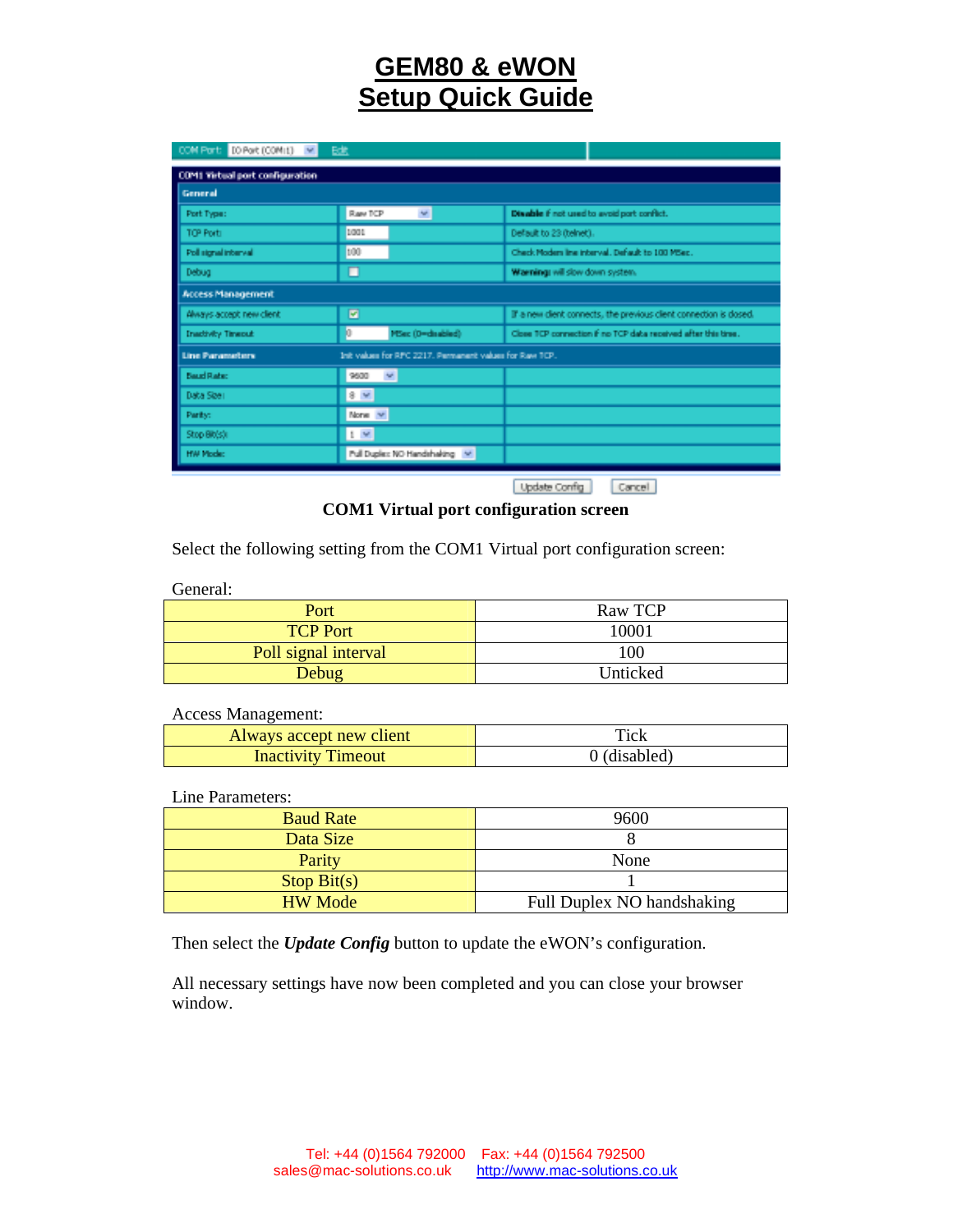### **Appendix 1**

Serial cable connections

- between eWON and GEM80 PLC (port3) (PRINT/PRG)

| eWON               |                               |              |                                 | <b>GEM</b>     |
|--------------------|-------------------------------|--------------|---------------------------------|----------------|
| <b>RS232 9-pin</b> | $\frac{\text{Pin}}{\text{L}}$ |              | $\frac{\text{Pin}}{\text{Den}}$ | RS232 15-pin   |
|                    |                               |              |                                 |                |
| <b>RXD</b>         |                               | $\leftarrow$ | 10                              | <b>TXD</b>     |
| <b>TXD</b>         |                               | <----->      | ų                               | <b>RXD</b>     |
| <b>GND</b>         |                               | $\leftarrow$ | 14                              | 0 <sup>V</sup> |
|                    |                               |              |                                 |                |
|                    |                               |              | 15                              |                |
|                    |                               |              | 2                               |                |
|                    |                               |              | 14                              |                |

|                | 9 way D-type port on eWON |                                           | GEM80 port 3 (15pin female – PRINT/PROG) |  |
|----------------|---------------------------|-------------------------------------------|------------------------------------------|--|
| 2              | <b>RXD</b>                | 10                                        | TXD                                      |  |
| 3              | TXD                       | 9                                         | <b>RXD</b>                               |  |
| $\overline{5}$ | SG                        | 14                                        | 0V                                       |  |
|                |                           | Links at GEM80 port 3<br>1 & 15<br>2 & 14 |                                          |  |

### CPUs without RS232 available on Port 3

Certain low-end (or older) GEM80 CPUs do not have RS232 connections on Port 3. For these PLCs, the GEM80 RS232 Current-loop Programming cable should be used as the connection between the PLC and the serial port of the eWON unit.

Programming Software:-

The above configuration has been proved using "Advanced GEM Programmer" – version 3.

This software is available from Advanced Technical Software Ltd.

Telephone : +44 (0) 1757 269068 Web site : www.advancedtechnicalsoftware.co.uk